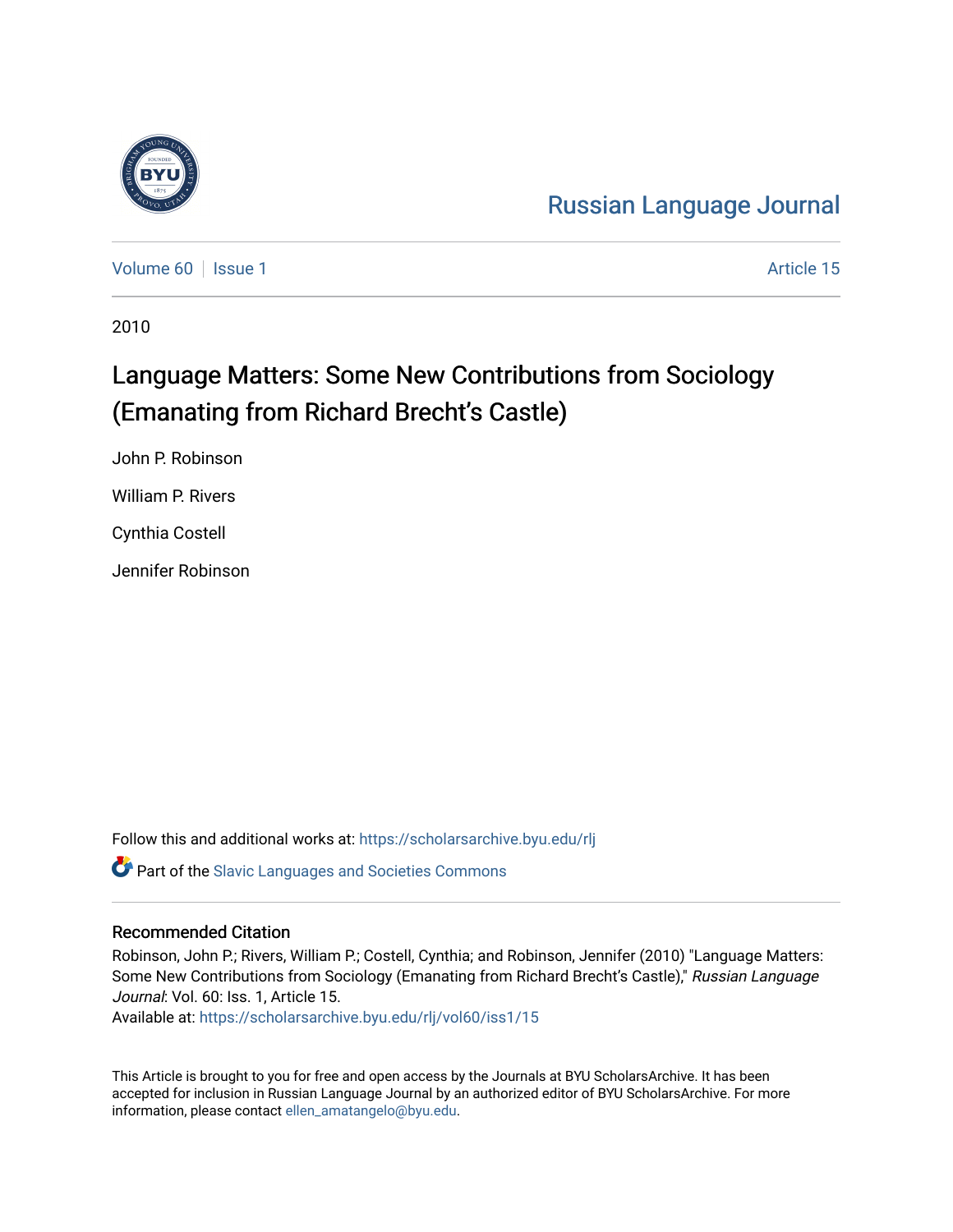# **Language Matters: Some New Contributions from Sociology (Emanating from Richard Brecht's Castle)**

## *John%P.%Robinson,%William%P.%Rivers, Cynthia%Costell,%Jennifer%Robinson*

#### **ABSTRACT**

As a result of the projects undertaken by the University of Maryland's Center for the Advanced Study of Language, several new findings and insights have emerged from the highest quality data collections on Americans' abilities in and attitudes toward foreign languages (FL). These involve the (now annual) language surveys conducted by the US Census Bureau and the bi-annual General Social Survey (GSS) conducted by the University of Chicago since 1972. The Census Bureau has been documenting foreign languages spoken at home and how well individuals can speak English in such households. The 2000-08 GSS has assessed whether adults can speak a foreign language and how well they can speak it, along with their attitudes on various language policy issues, with over 70% response rates.

#### **INTRODUCTION**

One of the richest sociological measures in the GSS is each respondent's score on a 10-item SAT-like verbal ability measure, originally developed in 1942. That objective language-ability measure has been highly predictive of several public behaviors and attitudes in the GSS, even after adjustment for the main survey predictor of such variables, years of formal education, is taken into account. Overall, however, scores on this verbal measure have surprisingly stayed rather steady at about six items correct since 1974, which means that they have decreased after regression adjustment for the increased college education in the public in recent years. Indeed the correlation between respondents' education and their vocabulary scores has decreased steadily from .54 to .44 since the 1970s, indicating perhaps that college education reflects less of a difference in basic knowledge today. Thus, the effects of increased education in the population have not resulted in any significant increase on this key indicator of verbal ability. Education's main positive influence across time thus continues to lie in the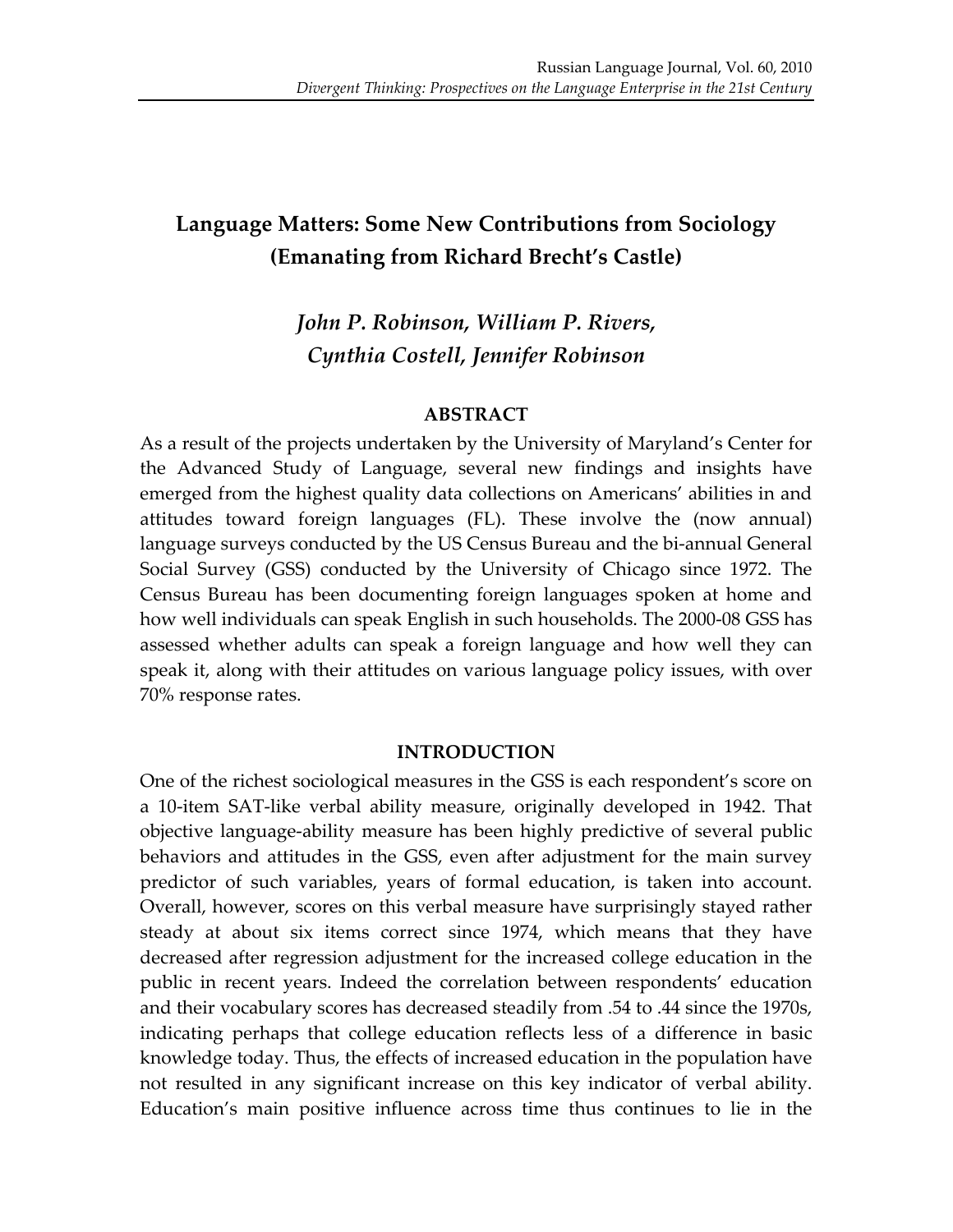increased political tolerance of the population, as predicted by Stouffer's "generation replacement" hypothesis (1955).

The contributions from sociology to the study of foreign languages in the US has tended to focus on generational differences in language acquisition (Fishman, 1966) and its ability to predict how well immigrants fare in terms of economic well-being (Chiswick & Miller, 1995). However, there is now a much richer and broader set of survey data sources on language-related behaviors and attitudes, and the examination of such data was made possible by support from the Center for the Advanced Study of Language (CASL) at the University of Maryland under the direction of Richard Brecht. These involve the now annual surveys conducted by the US Census Bureau and the bi-annual General Social Survey (GSS) conducted by the University of Chicago since 1972. The Census Bureau has been documenting foreign languages spoken at home and the selfrated ability of people to speak English in these homes. On the other hand, the GSS has asked how well individuals can speak foreign languages, along with their policy attitudes toward various language policy issues.

Among the important conclusions that have emerged from secondary analyses these time-series data are:

- 1. Americans' ability to speak a foreign language in 2006 seems to have remained rather steady since the first survey conducted on the topic around 25 years previously (Robinson, Rivers & Brecht 2006a), when about a quarter of the public said they could.
- 2. However, only about 40% of FL speakers said they could speak the FL well, or about 10% of the public overall.
- 3. Of those who could speak well, almost 90% learned the FL at home and not in school, by travel or other sources, suggesting that formal education was a relatively ineffective means of improving American's' FL ability.
- 4. Those who could speak either well or even poorly, however, expressed more positive, progressive or "cosmopolitan" attitudes on a variety of issues – especially that children should be required to take FL courses in high school (Robinson, Rivers & Brecht 2006b). That remained true after regression adjustment for the other main predictor of such attitudes, years of education, was taken into account. (The overall proportion of college graduates among those over age 18 has risen from less than 10% in the late1960s to more than 25% now).
- 5. In terms of FL policy issues overall, most of the GSS sample also agreed with requiring FL courses in high school, and that it was as important as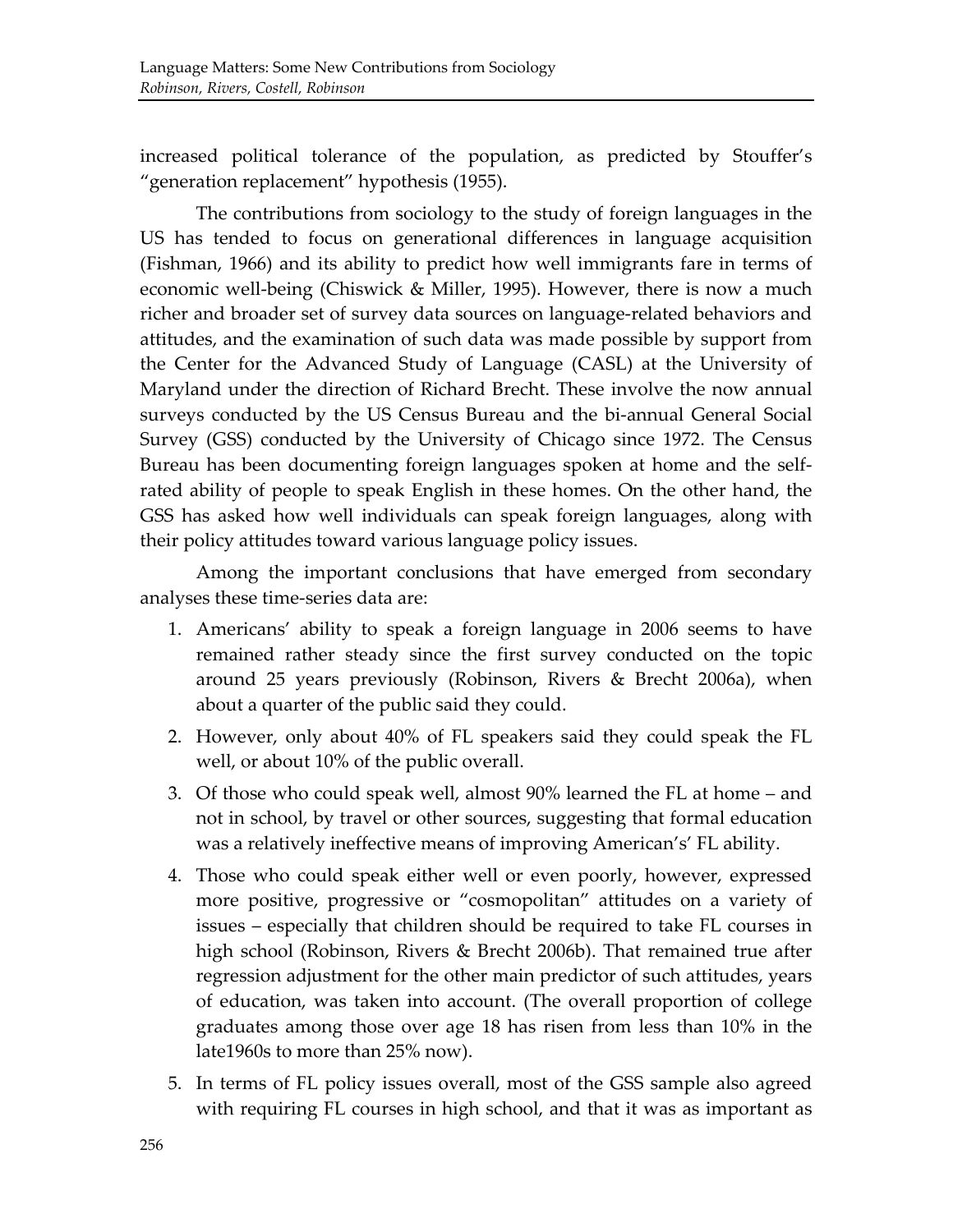math and science as a subject of study. Most of this national sample also disagreed with "English only" policies.

These conclusions were not only found in the year 2000 GSS, but in follow-up studies conducted in 2006 and 2008. In the latter study, it was also found that significant age differences in policy attitudes were apparent, suggesting a significant new "generation gap" had emerged with younger adults expressing more "open" FL policy attitudes (Robinson, Rivers & Harwood, 2011). There was further evidence that these policy attitudes were more likely predictors of voting for President Obama, it was not possible to conclude they played a significant role in his election victory.

The present contribution, also made possible by Brecht's encouragement, support, and more than occasional participation, takes advantage of another rich language measure available in the GSS -- one that more objectively measures a GSS respondent's language ability in terms of a specific language task.

### DATA SOURCE:

The main GSS indicator examined here is neither an activity nor an attitude, but more reflective of an important national resource, namely the English verbal ability of its citizens. Greater verbal ability presumably accumulated through years of a college education allows one not only to develop language skills to achieve personal goals and be a more productive contributor to today's "knowledge economy", but the opportunity to further build on language skills to appreciate mass media content, literature and the arts.. Indeed, it is a direct measure of the important indicator of literacy, usually only crudely measured in terms of years of schooling – no matter what quality of education that one received in school.

The verbal ability measure examined here is a brief 10-item vocabulary quiz that was originally developed by Thorndike and Gallup (1942). It has been shown to have almost as much predictive power in surveys as the standard survey question on years in school – acting as a further indicator of a person's intellectual skill.

These 10 multiple-choice matching questions to measure verbal ability involve presenting GSS respondents with the word "beast", and then asking them to match that word with the most appropriate of five words on a card they are presented, like:

- a) Disruption
- b) Landscape
- c) Animal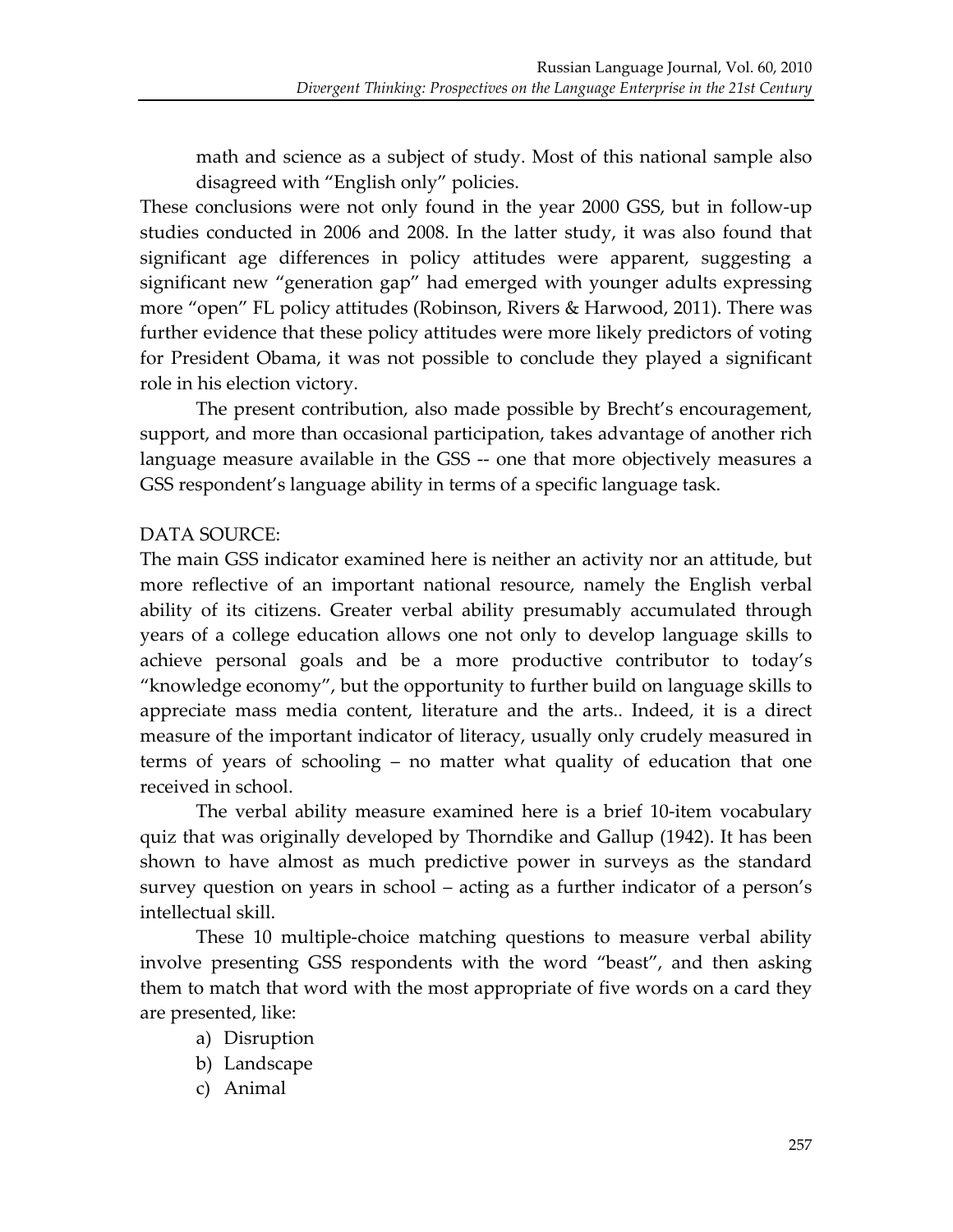- d) Lumber
- e) Police

Respondents are then scored on a 0-10 scale depending on the number of words they correctly match. This vocabulary score measure (called "WORDSUM") has been used in a variety of analyses over the years, most notably as an empirical rebuttal to the racial conclusions of Murray & Hernstien (1995), as in Hout et al. (2001) and Hauser & Huang (1997).

These items have been regularly asked in the GSS's national probability survey conducted by the University of Chicago annually or (biennially) since 1974, with samples of about 1500-3000 adults per survey. The overall average word score since 1974 has averaged about six of the ten items (as shown in the top line of Table 3 below).

In this article, multivariate analyses of how these vocabulary scores relate to responses on other GSS questions are first conducted using the multivariate regression program of Multiple Classification Analysis (MCA) of Andrews, Sonquist and Morgan (1973), which is now part of the regression analysis program of SPSS. What MCA provides then is a calculation of the predictive power for each score on the 10-item word score to various GSS media and attitude questions, both and after adjusting for each score for that group's age or education level. In other words, it shows how well, say the score 5 group uses the media, after adjusting for their age and education level. Put another way, it shows how much that score group uses the media "other factors equal", that is having the same age and education as the other 10 score groups

#### RESULTS

A: Relations with Other Variables,: Mass Media Use: Tables 1 and 2 demonstrate the predictive ability of the word score to predict or explain differences in two separate information-related variables asked regularly in the GSS, namely usage of the mass media (in Table 1) and general social attitudes (Table 2). Table 1 first shows how daily newspaper reading regularly increases the higher the number of words identified correctly, first in simple bivariate terms and then after MCA adjustment for differences in the demographic variables of education and age, variables in Table 3 that are notable predictors of the word score itself).

In the case of days of newspaper reading in the first column of Table 1, for example, it can be seen how newspaper reading days regularly climb from around 3 days for those scoring  $0$  and  $1$  on the word scale, up to 3.9 days for those scoring 5 on the word scale, and then up to 5.4 days reading the newspaper for those with the (maximum) perfect score of 10, which 2.5 days higher than the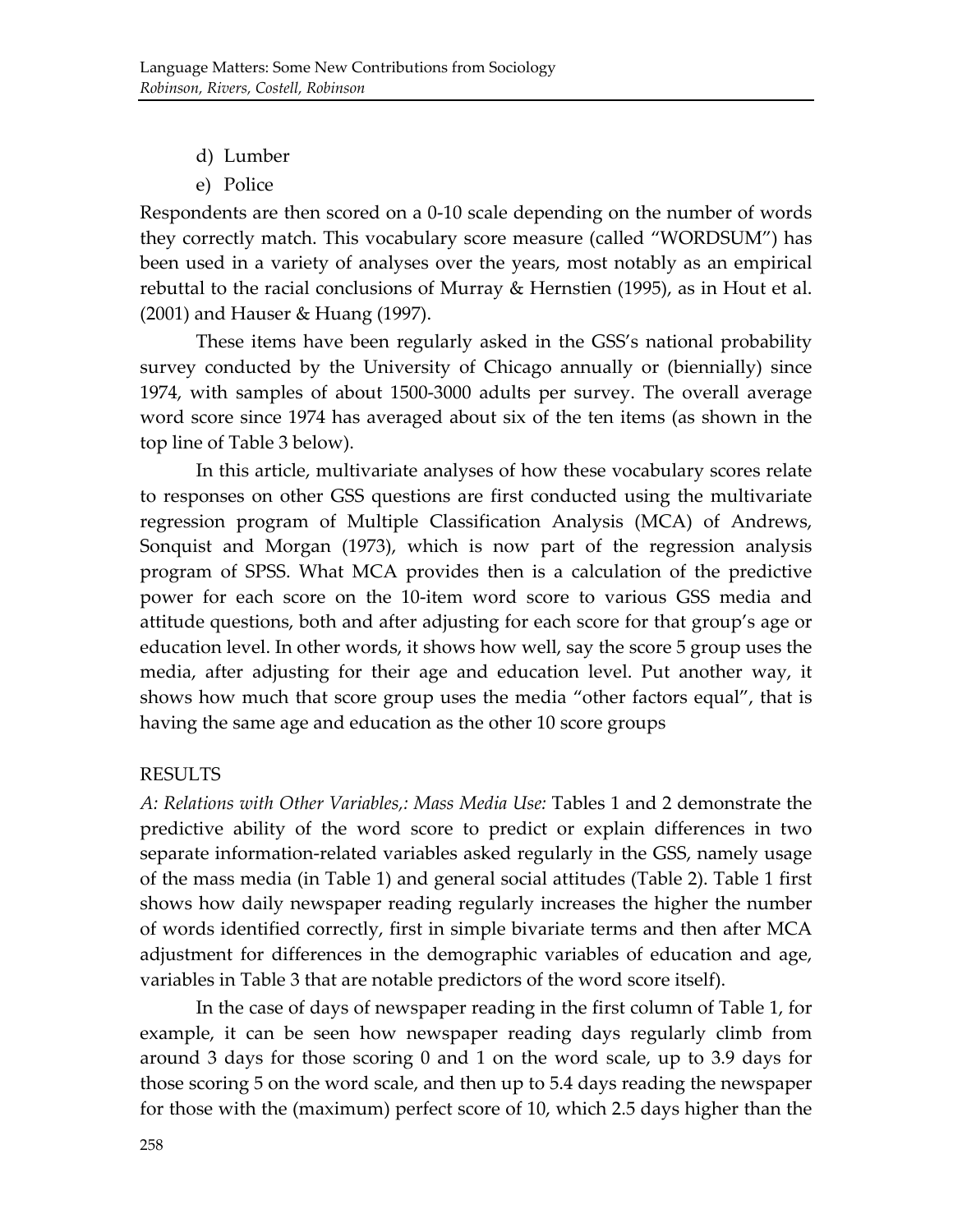group knowing 0 words. After MCA adjustment for education and age, these differences are shown in the second column to reduced by about a third (from 2.5) to 1.8, as they still range from 3.1 days for those with a score of 0 up to 4.9 days for those scoring 10. That is reflected in the reduction in the summary correlation coefficient (eta) from .19 before MCA to .11 after MCA.adjustment for age and education.

In contrast, that adjusted beta is about the same as for the more familiar demographic factor of education (.13), for which the difference between those at the highest educational level score (5.4 days after adjustment) vs. 3.5 days for those who did not finish high school  $-$  a 1.9 differential which is very close to 1.8 high-low differential for vocabulary score. Moreover, the differential is almost monotonic (with steady progression for each category) for the vocabulary score, while there is only minor increases between high school graduates (4.2) and college graduates (4.6) using education as the predictor. However, it is the third predictor variable of age that is most predictive of newspaper reading, with a beta value of .30 after MCA adjustment.

|                       | Days Read Newspaper |            | <b>TV Hours/Day</b> |            | <b>Information Websites</b> |               |
|-----------------------|---------------------|------------|---------------------|------------|-----------------------------|---------------|
|                       | <b>Bivariate</b>    | <b>MCA</b> | <b>Bivariate</b>    | <b>MCA</b> | <b>B</b> ivariate           | <b>MCA</b>    |
| Wordscore             |                     |            |                     |            |                             |               |
| $\boldsymbol{0}$      | 2.9                 | 3.1        | 3.4                 | 3.0        | 13.7                        | 14.9          |
| $\mathbf{1}$          | 3.1                 | 3.5        | 3.6                 | 3.2        | $14.2$ } 13.1               | $14.1$ } 13.5 |
| $\overline{2}$        | 3.2                 | 3.5        | 3.8                 | 3.5        | 12.4)                       | 13.0          |
| 3                     | 3.5                 | 3.8        | 3.4                 | 3.1        | 14.0                        | 14.6          |
| $\overline{4}$        | 3.7                 | 3.9        | 3.3                 | 3.1        | 14.3                        | 15.1          |
| 5                     | 3.9                 | 4.0        | 3.1                 | 3.0        | 13.6                        | 14.2          |
| 6                     | 4.2                 | 4.3        | 2.9                 | 2.9        | 14.5                        | 14.7          |
| $\overline{7}$        | 4.4                 | 4.4        | 2.7                 | 2.7        | 15.7                        | 15.6          |
| 8                     | 4.6                 | 4.4        | 2.5                 | 2.7        | 15.7                        | 15.2          |
| 9                     | 5.0                 | 4.6        | 2.3                 | 2.6        | 17.2                        | 16.6          |
| 10                    | 5.4                 | 4.9        | 2.0                 | 2.5        | 17.7                        | 16.5          |
| $Diff(10-0)$          | $+2.5$              | $+1.8$     | $-1.4$              | $-0.5$     | $+4.6$                      | $+3.0$        |
| $Beta =$              | .19                 | .11        | .18                 | .10        | .23                         | .15           |
|                       |                     |            |                     |            |                             |               |
| Education             |                     |            |                     |            |                             |               |
| High school inc $3.6$ |                     | 3.5        | 3.7                 | 3.4        | 12.4                        | 12.8          |
| High school grad 4.1  |                     | 4.2        | 3.0                 | 3.0        | 13.9                        | 14,1          |

Some college 4.3 4.4 2.5 2.6 13.7 13.8

Table 1: Differences in Media Use by Verbal Abilities Score, Education and Age **(Before and after MCA adjustment for the other predictors)**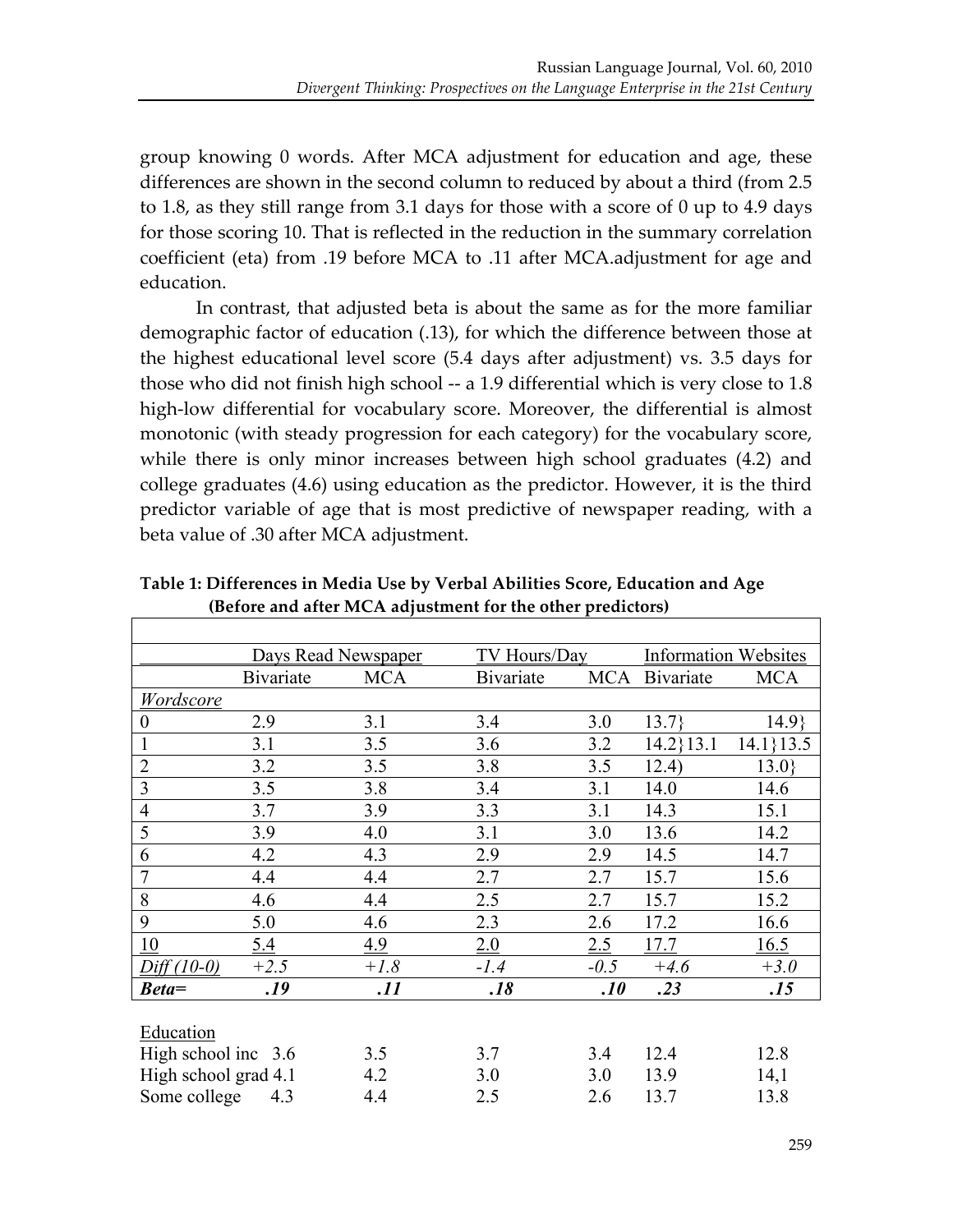| Bachelors degree 4.6    |        | 4.6    | 2.1    | 2.3    | 17.0   | 16.9   |
|-------------------------|--------|--------|--------|--------|--------|--------|
| Graduate degree 9.8     |        | 5.4    | 1.9    | 2.1    | 18.2   | 17.8   |
| $Diff(Grad-High) + 6.2$ |        | $+1.9$ | $+1.8$ | $+1.3$ | $+5.8$ | $+5.0$ |
| Beta=                   | .14    | .13    | .24    | .17    | .35    | .31    |
| Age                     |        |        |        |        |        |        |
| 1.18-34                 | 3.2    | 3.3    | 2.9    | 2.9    | 15.0   | 15.5   |
| 2.35-49                 | 4.2    | 4.1    | 2.6    | 2.7    | 15.5   | 15.3   |
| $3.50 - 64$             | 4.9    | 4.9    | 2.9    | 2.9    | 15.5   | 15.1   |
| 4.65+                   | 5.5    | 5.7    | 3.5    | 3.4    | 13.1   | 12.8   |
| $Diff(4-1)$             | $+2.3$ | $+2.4$ | $+0.6$ | $+0.5$ | $-1.9$ | $-2.7$ |
| Beta=                   | .29    | .30    | .14    | .10    | .11    | .12    |

The two (middle) columns in Table 1 show differences for the media variable of TV viewing hours per day. Here, the pattern is reversed with higher viewing hours among those with lower vocabulary scores and lower years of education. However in columns 3 and 4, education emerges as the stronger predictor (beta=.17), compared to the beta of .10 for vocabulary score and for age. That reflects the high-low difference of  $1.3$  hours  $(3.4-2.1)$  for education vs. only  $0.5$ hours (2.5-3.0) for vocabulary score.

#### Table 2: Differences in Public Attitudes by Verbal Abilities Score, Education and Age **(Before and after MCA adjustment for the other predictors)**

|                      | <b>Political Tolerance</b> |            | Personal Trust    |         | <b>Bible Beliefs</b> |            |
|----------------------|----------------------------|------------|-------------------|---------|----------------------|------------|
|                      | <b>B</b> ivariate          | <b>MCA</b> | <b>B</b> ivariate |         | MCA Bivariate        | <b>MCA</b> |
| Wordscore            |                            |            |                   |         |                      |            |
| $\boldsymbol{0}$     | 5.8                        | 6.3        | .94               | 1.04    | 58%                  | 50%        |
| $\mathbf{1}$         | 5.8                        | 6.8        | .91               | 1.16    | 60                   | 52         |
| $\overline{2}$       | 5.2                        | 6.1        | 1.00              | 1.10    | 58                   | 51         |
| $\mathfrak{Z}$       | 5.6                        | 6.3        | 1.10              | 1.13    | 55                   | 50         |
| $\overline{4}$       | 6.2                        | 6.7        | 1.17              | 1.22    | 47                   | 44         |
| 5                    | 7.1                        | 7.2        | 1.32              | 1.39    | 40                   | 38         |
| 6                    | 8.1                        | 8.0        | 1.45              | 1.56    | 33                   | 33         |
| $\overline{7}$       | 8.7                        | 8.6        | 1.68              | 1.65    | 26                   | 28         |
| 8                    | 9.7                        | 9.2        | 1.86              | 1.87    | 20                   | 23         |
| 9                    | 10.3                       | 10.0       | 2.14              | 1.98    | 13                   | 16         |
| 10                   | 11.5                       | 10.8       | 2.32              | 2.10    | 10                   | 17         |
| Diff $10-0=$         | $+5.7$                     | $+4.5$     | $+1.38$           | $+1.06$ | $-48$ pts            | $-33$ pts  |
| <b>Beta</b>          | .35                        | .26        | .25               | .18     | .24                  | .21        |
| <b>Education</b>     |                            |            |                   |         |                      |            |
| High school inc      | 6.0                        | 6.8        | 1.10              | 1.31    | 55%                  | 46%        |
| High school grad 8.4 |                            | 8.1        | 1.52              | 1.55    | 35                   | 34         |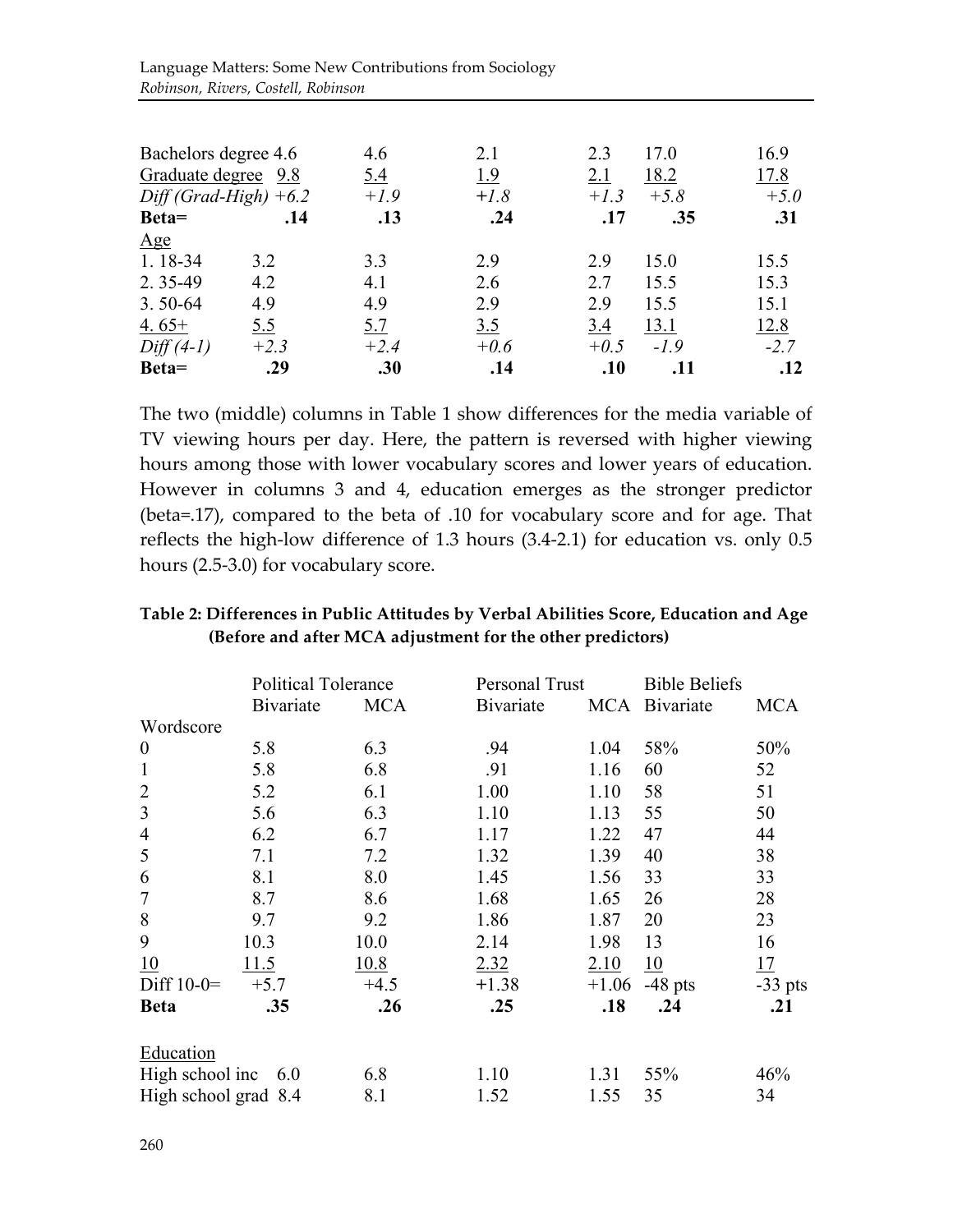| Some college          | 10.8       | 9.0        | 1.63    | 1.62   | 27             | 24        |
|-----------------------|------------|------------|---------|--------|----------------|-----------|
| Bachelors degree 11.2 |            | 9.4        | 1.98    | 1.83   | 16             | 22        |
| Graduate degree 10.9  |            | 10.8       | 2.28    | 1.88   | <u>10</u>      | <u>18</u> |
| Diff Grad-High        | $+4.9$     | $+4.0$     | $+1.18$ |        | $+.57 -45$ pts | $-28$ pts |
| <b>Beta</b>           | .35        | .16        | .19     | .12    | .27            | .17       |
| Age                   |            |            |         |        |                |           |
| 1.18-34               | 9.4        | 8.5        | 1.39    | 1.33   | 31%            | 29%       |
| 2.35-49               | 8.4        | 8.3        | 1.66    | 1.60   | 31             | 33        |
| 3.50-64               | 7.0        | 7.1        | 1.79    | 1.73   | 35             | 36        |
| $4.65+$               | <u>5.1</u> | <u>5.5</u> | 1.79    | 1.87   | 41             | <u>38</u> |
| $Diff(4-1) =$         | $-4.3$     | $-3.0$     | $+.40$  | $+.54$ | $+10$ pts      | $+9$ pts  |
| <b>Beta</b>           | .31        | .27        | .15     | .15    | .08            | .07       |

Nonetheless, the pattern for those scoring 2 and over on their vocabulary score do show steady declines in watching TV as a function of higher word scores after MCA adjustment.

Much the same pattern is found in columns 5 and 6 of Table 1 for the third media variable: monthly visits to information sites on the Internet (for news, politics, science and the like, rather than for games and other "entertainment" sites). The beta for education as a predictor here is .31, double that for vocabulary  $(0.15)$  or age  $(0.12)$  -- and there are notable departures from monotonicity (e.g. the 15.1 visits for those scoring 4 on the word scale).

*B. Education-related Attitudes:* The differences on attitudes in Table 2 tend to be larger than for media use. All three attitude areas are those that have been found to be significantly education related in the GSS and past studies (e.g. Finkel et al 1999;Uslaner 2002; Robinson 1999). .Scores on tolerance are shown in columns 1-2, on trust columns 3-4 and on the Bible in columns 5-6.

The tolerance measure in columns 1 and 2 in Table 2 is based on a set of 15 items' originally' developed' by' Stouffer' (1955)'in' his' classic' study' of'*Conformity)* and Civil Liberties during the "McCarthy era". These questions involve three behaviors (giving a public speech, teaching at a public college and having one's books in a public library) allowable for five political minority groups (atheists, racists, militarists, socialists and homosexuals), with one point given for each "allow" response. As can be seen in the first column of Table 2, tolerance scores go up (after 0-1 scores) quite regularly with the vocabulary score, as well as for increased levels of education; but they decrease regularly with age. After MCA adjustment for the other predictors, much the same pattern can be observed, but here the word score emerges as a stronger predictor than education, with a beta value of .26 vs. .16 for education. That reflects the 4.5 differential for those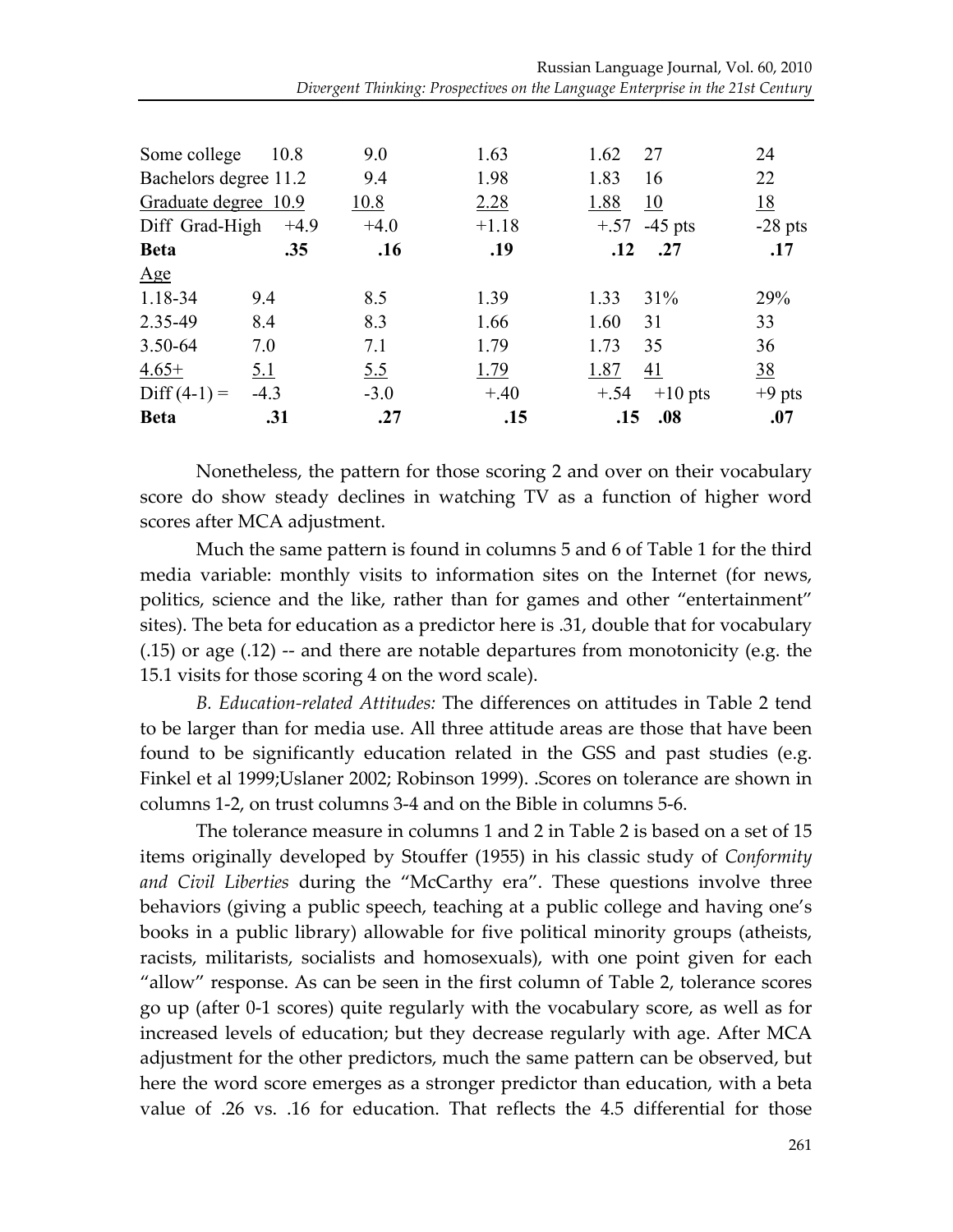scoring 10 on the word score (10.8) vs. those scoring  $0(6.3)$ . Word score is about as strong a predictor of tolerance as age (beta=.27).

The next (middle) two columns in Table 2 show differences on a threeitem scale of trust in people, measured by such questions like, "Do you think most people can be trusted, or that you can't be too careful in life". Scores here thus vary between  $0$  and  $3$ , and it can be seen in Table 2 that trust rises almost monotonically with each higher vocabulary score – both before and after MCA adjustment. Again the difference of 1.06 between highest (2.10) and lowest vocabulary score (1.04) are again larger than the 0.57 for those with highest 1.88) minus lowest education  $(1.31)$  -- and the 0.54 difference for highest minus lowest age. These are reflective of the beta of .18 for wordscore, .12 for education and .15 for age.

Finally, it can be seen that a similar pattern holds as well for literal beliefs in the Bible shown in columns 5 and 6 of Table 2, with 50% of lowest vocabulary scorers believing strictly in the Bible vs. only 17% of highest word scorers after MCA adjustment, reflecting that 33 point differential with a beta of .21. This is slightly higher than the 28 point differential for education and much larger the 9 point differential for age.

#### Table 3: Differences in Word Score by Demographics

**(After MCA adjustment for gender, age, race, education and income)** 

|                       | <b>VERBAL ABILITY</b><br><b>BEFORE AFTER MCA</b> |        |  |  |
|-----------------------|--------------------------------------------------|--------|--|--|
| TOTAL SAMPLE          | 6.0/10                                           | 6.0/10 |  |  |
| <b>BIRTH FACTORS:</b> |                                                  |        |  |  |
| <b>GENDER</b><br>Male | 5.9                                              | 5.9    |  |  |
| Female                | 6.1                                              | 6.1    |  |  |
| <b>Difference</b>     | $+0.2$                                           | $+0.2$ |  |  |
| <b>ETA</b>            | .04                                              | .05    |  |  |
| $AGE$ :               |                                                  |        |  |  |
| 18-24                 | 5.4                                              | 5.6    |  |  |
| 25-34                 | 5.9                                              | 5.7    |  |  |
| 35-44                 | 6.2                                              | 6.0    |  |  |
| 45-54                 | 6.2                                              | 6.2    |  |  |
| 55-64                 | 6.2                                              | 6.3    |  |  |
| $65+$                 | 5.9                                              | 6.3    |  |  |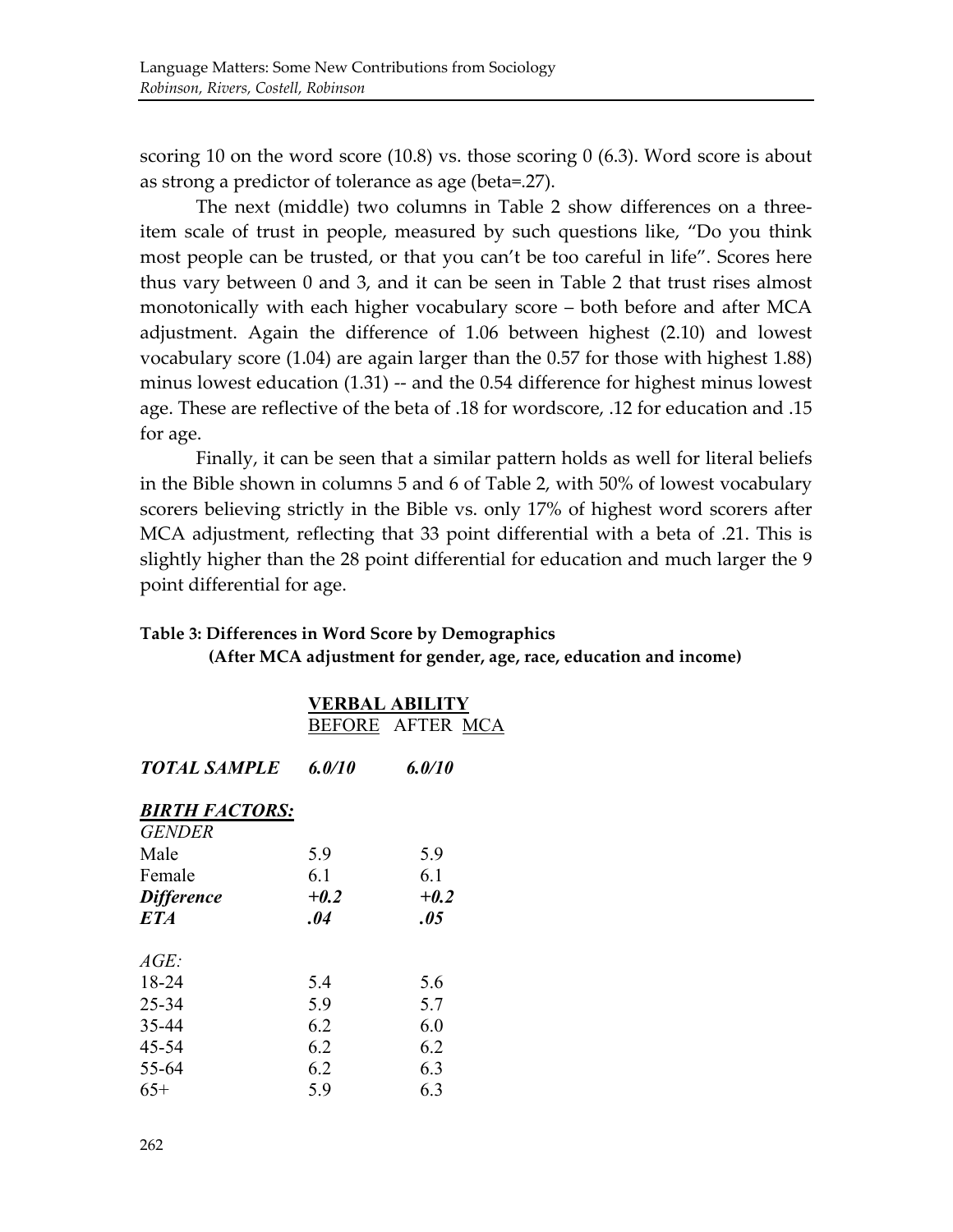| <b>Difference</b><br><b>ETA</b> | $+0.5$<br>.13 | $+0.7$<br>.13 |                  |      |
|---------------------------------|---------------|---------------|------------------|------|
| RACE:                           |               |               |                  |      |
| White                           | 6.2           | 6.2           |                  |      |
| <b>Black</b>                    | 4.8           | 5.1           |                  |      |
| Other                           | (4.9)         | 4.9)          | $42(27)$ 42 (27) | 59.5 |
| <b>Difference</b>               | $-1.4$        | $-1.1$        |                  |      |
| <b>ETA</b>                      | .24           | .29           |                  |      |
| <u>STATUS FACTORS</u>           |               |               |                  |      |
| <b>EDUCATION</b>                |               |               |                  |      |
| Some High School                | 4.6           | 4.4           |                  |      |
| High School Grad                | 5.7           | 5.7           |                  |      |
| Some College                    | 6.3           | 6.4           |                  |      |
| College Grad                    | 7.2           | 7.3           |                  |      |
| Grad School                     | 7.8           | 7.8           |                  |      |
| <b>Difference</b>               | $+3.2$        | $+3.4$        |                  |      |
| <b>ETA</b>                      | .47           | .50           |                  |      |
| (RELATIVE) INCOME               |               |               |                  |      |
| Lowest                          | 5.0           | 5.7           |                  |      |
| Medium Low                      | 5.1           | 5.6           |                  |      |
| Middle                          | 5.6           | 5.9           |                  |      |
| Medium High                     | 6.0           | 6.0           |                  |      |
| High                            | 6.6           | 6.3           |                  |      |
| Highest                         | 7.2           | 6.5           |                  |      |
| <b>Difference</b>               | $+2.2$        | $+0.8$        |                  |      |
| <b>ETA</b>                      | .28           | .13           |                  |      |

*C:)Word)Score)Differences)by)Demographic)Factors:)*Here,'word'score'becomes' the *dependent variable to be predicted*, and not a *predictor* variable of behaviors and attitudes as in Tables 1 and 2. The variations in the vocabulary score by five basic demographic variables are shown in Table 3. They are again shown in two columns, the first in simple bivariate terms and then after MCA adjustment for the demographic predictors of gender, age, race, education and income.

The Table 3 differences are shown for four basic clusters of demographic factors namely *birth* factors (factors determined at birth, namely gender, age and race), the *social status* factors of education and income, the three *role* factors of worker, marriage partner and parenthood and the *location* factors of region and urbanicity. The following Table 4 then shows differences by year of study, before and after MCA adjustment for the Table 3 demographic differences. Table 5 then breaks these trend data out into more basic terms.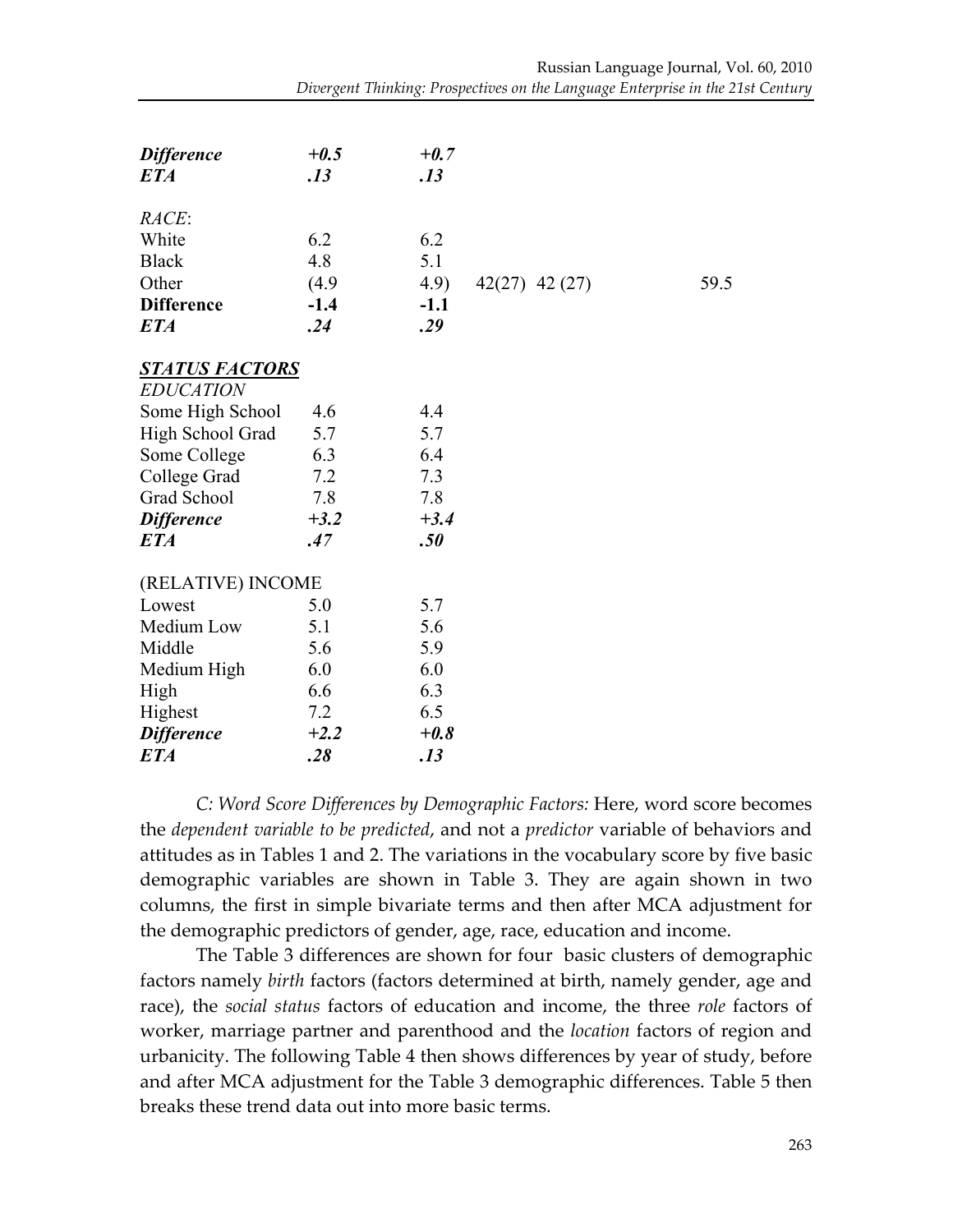As shown in the both columns of Table 3, women score slightly higher  $(6.1)$  on their word score measure than men  $(5.9)$ , both before and after MCA adjustment. Age differences become even more apparent after MCA, with the uniformally higher scores among the elderly being boosted by MCA because of their lower formal education. The lower scores of blacks and other races are also reduced for much the same reason of their lower education, but the overall differences do remain significant after MCA adjustment.

Not surprisingly, education remains the strongest predictor of word scores in Table 3, with its beta value reaching 0.50 after adjustment. Education differences then largely explain the decline of income's predictive power from 0.28 to 0.13 after MCA adjustment; that indicates that verbal ability may assist workers to achieve higher income. (Although not shown in Table 3, word scores' vary little by other demographic factors, although the slightly lower scores among those with 4 or more children and among those working routine 40-hour workweeks are noted – as are the slightly lower scores in the South and in both most urban and rural (but not suburban) areas).

Overall, then, education has been the most important predictor of word scores, so that with the dramatic population increase in college education since the1970s, one should expect a corresponding increase in word scores.

*Trends across Time:* Table 4 then brings us to that important trend question, by focusing on the actual changes in the word measure over the last 34 years. Here, it can be that word scores show only an insignificant overall increase from 6.0 to 6.1 across time, despite the presence of these more college educated in the population. Indeed, after MCA adjustment, it has effectively steadily declined given their greater presence from 6.3 to 5.7.

|                        | <b>WORD SCORE</b> |        |  |  |  |
|------------------------|-------------------|--------|--|--|--|
|                        | Before After MCA  |        |  |  |  |
|                        |                   |        |  |  |  |
| <b>GSS STUDY YEARS</b> |                   |        |  |  |  |
| 1972-1979              | 6.0               | 6.3    |  |  |  |
| 1980-1989              | 5.9               | 6.0    |  |  |  |
| 1990-1999              | 6.1               | 5.9    |  |  |  |
| 2000-2008              | 6.1               | 5.6    |  |  |  |
| <b>Difference</b>      | $+0.1$            | $+0.7$ |  |  |  |

Table 4: Trends in Word Score across Time

(Before and after MCA adjustment for the demographic factors in Table 3)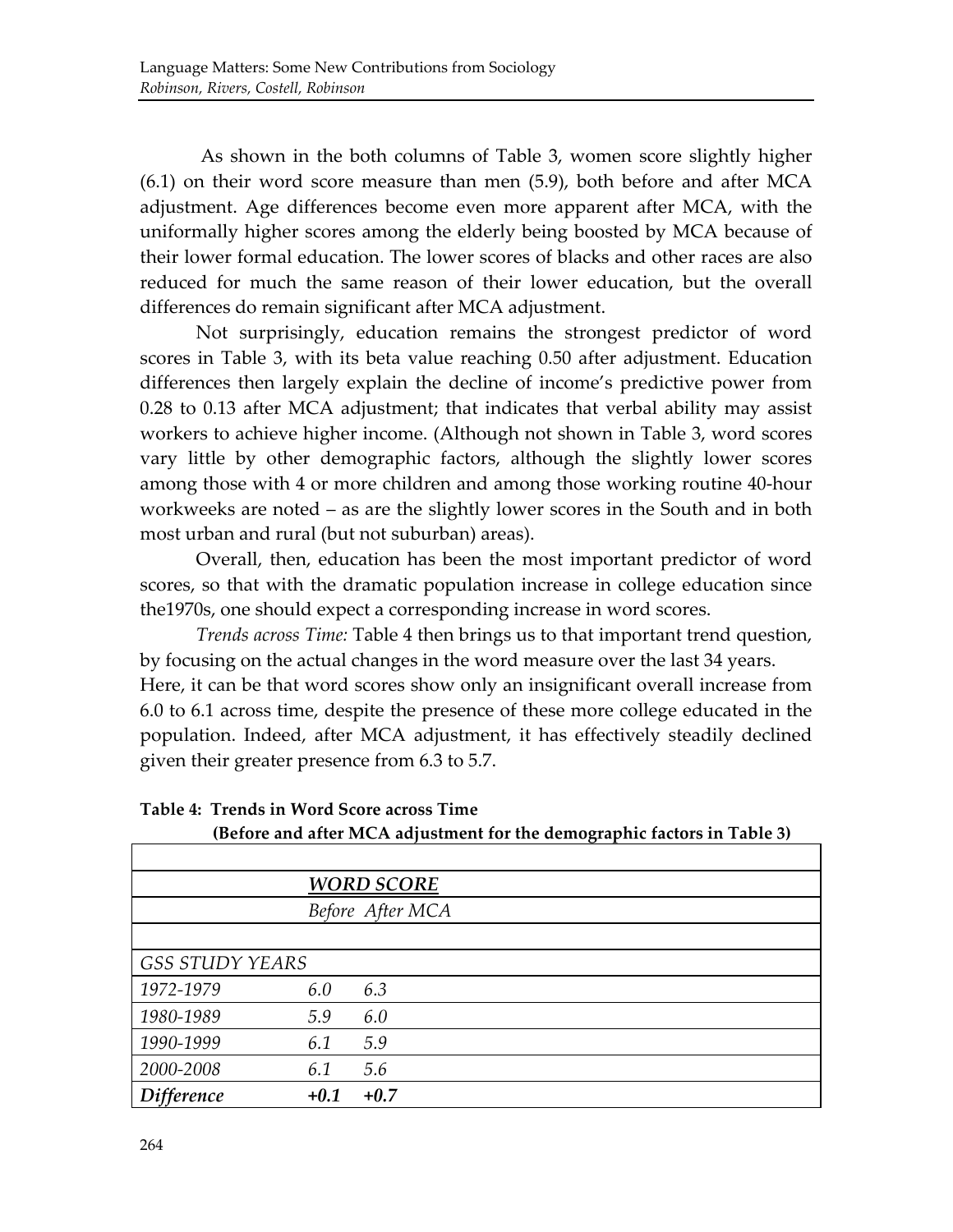

As shown in closer detail in Table 5, college education is becoming far less important in predicting word scores than it did 35 years ago. As can be clearly seen in the last column of Table 5, word scores overall have decreased for all but the least educated. That steady overall average (of about 6.0 items since the 1970s) thus obscures the declines that have occurred within all but the lowest education level. While those with least education, not having finished high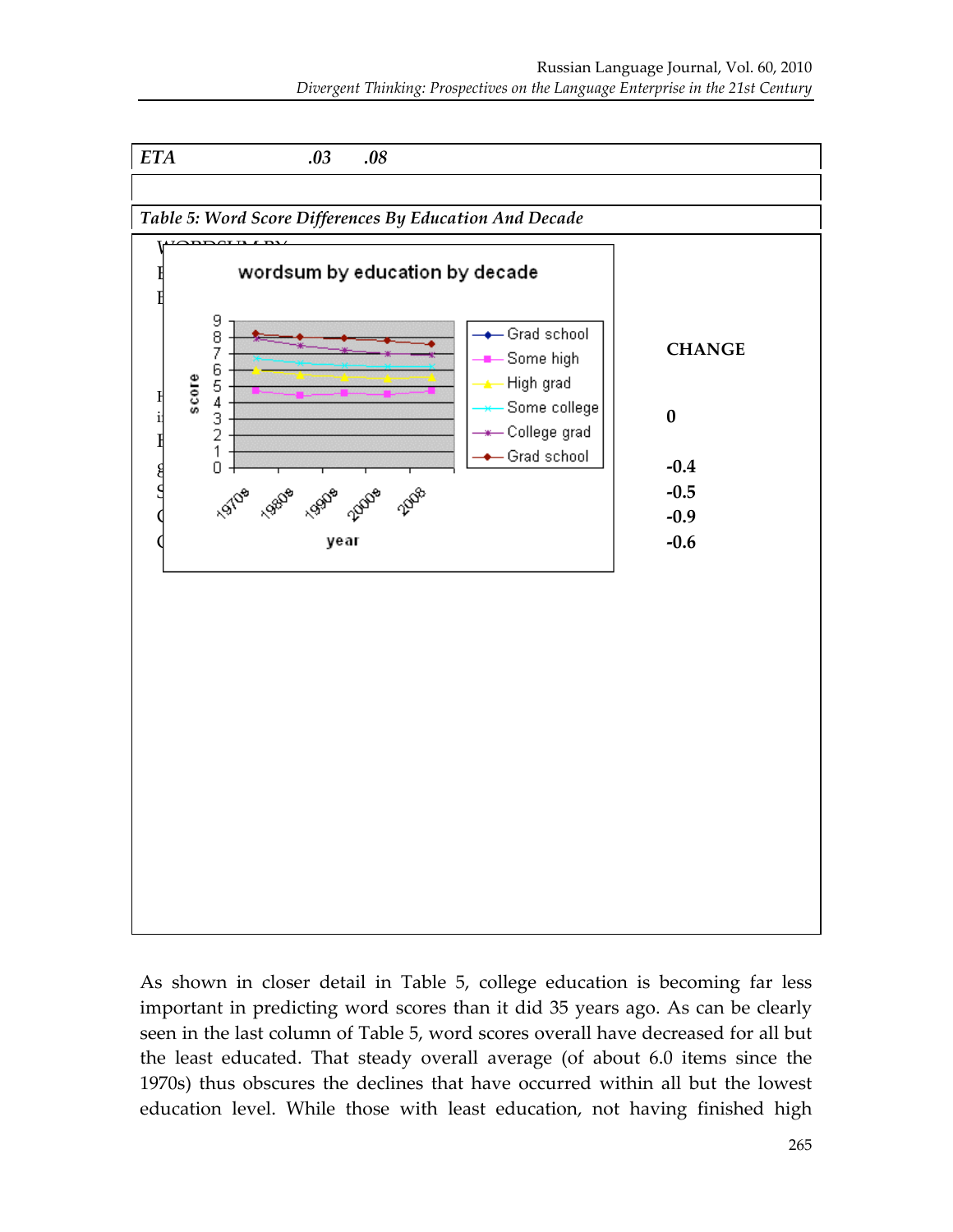school, have shown no change or improvement, from 4.7 in the 1970s to 4.7 in the  $2000s$ , high school graduates have declined from  $6.0$  in the  $1970s$  (to  $5.7$  in the 1980s) to 5.6 today, those with some college a decline of 0.5 points (from 6.7) to 6.2), college graduates the largest decline of 0.9 points (from 7.9 to 7.0) and those with a graduate degree a decline of 0.4 points (from 8.2 to 7.8).

Put the other way, the gap between the gap between those with least and most education has declined from  $3.5$  in the  $1970s$  (8.2-4.7) to  $3.1$  points (7.8-4.7) today, but the biggest difference Of almost a point) is for those with just a college degree..'That is further reflected in the correlation of education and word score, dropping' from' .54' in' the' 1970s' to' .44' today.' Education' remains' the' most' powerful predictor, but it makes less of a difference today. One can note also how regular and consistent the trend has been across each decade since the 1970s in Table 4. In that MCA analysis, the year effect goes from an insignificant correlation of .03 to a notable beta of .08, showing an adjusted score of 6.3 in the 1970s, 6.0 in the 1980s, 5.9 in the 1990s and 5.8 in the years after 2000. (The continued declines in word score can be seen visually in its accompanying figure in Table 4).

#### Spanish (and other FL) vs. English Language Comparisons in the US

With this GSS ability measure, it also becomes possible to assess objectively the English language skills of those who say they can speak a FL. This is a crucial issue when recruiting candidates for translation occupations, since it can be as important to translate the FL into English as it is to speak the FL by itself. In brief, Robinson and Rivers (in press) show that FL speakers are about as adept in English as non-FL speakers, with Spanish speakers being slightly less adept and other European FL speakers slightly above average. In other words, speaking a FL provides little clue about ability in English.

An intriguing development on this question was provided in GSS 2006 (and  $2008$ ) when this  $10$ -item GSS verbal ability measure was extended to respondents who were interviewed (and thus fluent) in Spanish. The words used were exactly the same used in the English interview, thus allowing the possibility that subtle differences in word difficulty across cultures could confound the results. It is also the case that the total number of Spanish speakers in the two surveys combined was less than 150.

However, Table 6 indicates that these two liabilities may not be as serious as one might imagine. It can be seen first that the relations with age and education are quite similar in the Spanish language group. Moreover, when they are inserted into an MCA to adjust for the lower age and education of the Spanish-speaking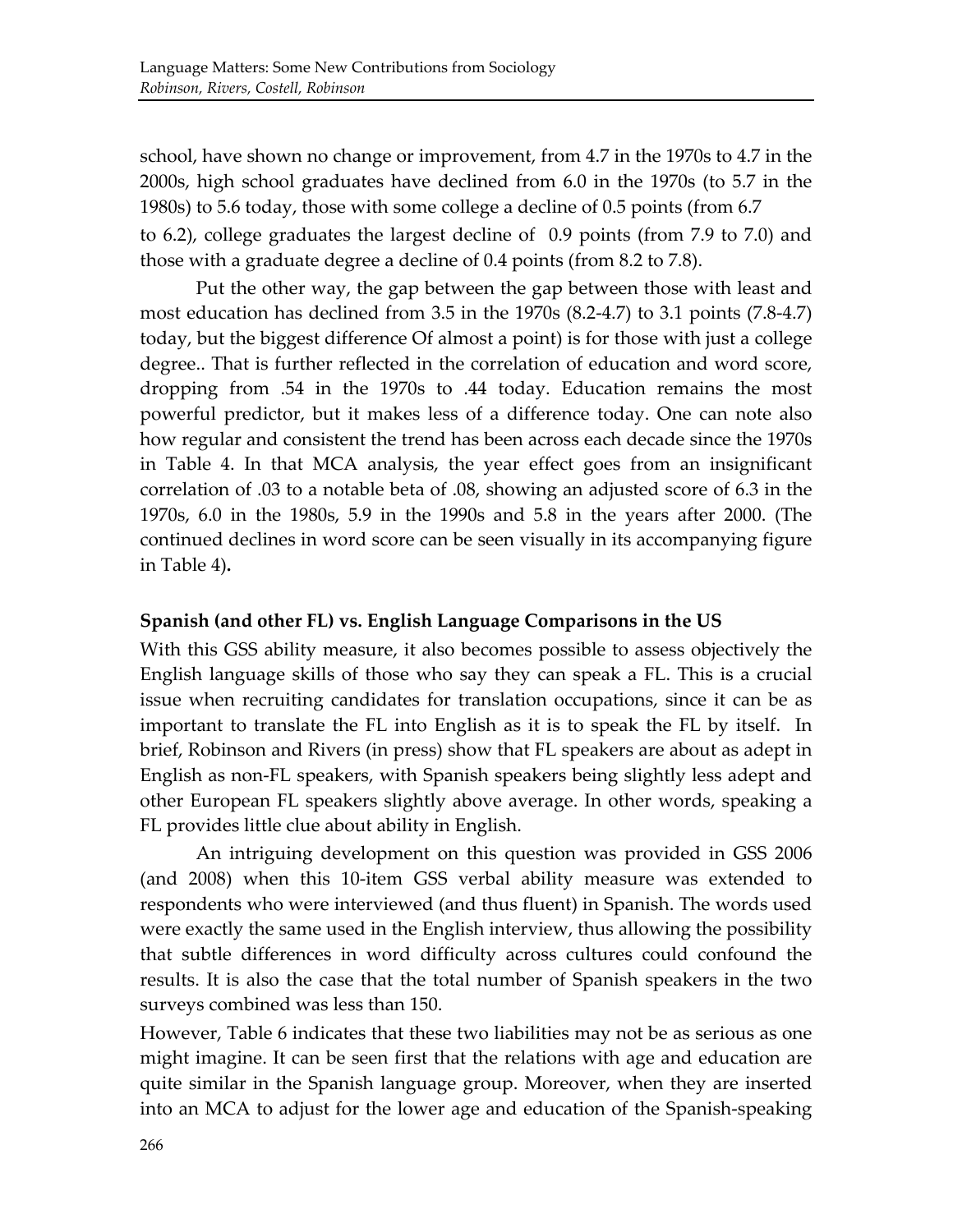subsample, they show no difference in the MCA-adjusted average score. In other words, while the entire Spanish sample scored only 5.2 on the scale vs. 6.1 for the English sample, when adjusted for their lower education levels and age, the Spanish speakers scored exactly the same as the English speakers.

### Table 6: English-Spanish Differences in Word Score **(Before And After MCA Adjustment For Education And Age)**

### **VERBAL ABILITY** BEFORE AFTER MCA

| <b>TOTAL SAMPLE</b>   | 6.0/10    | 6.0/10  |
|-----------------------|-----------|---------|
| <b>BIRTH FACTORS:</b> |           |         |
| <b>GENDER</b>         |           |         |
| English               | 6.1(2407) | 6.1     |
| Spanish               | 5.2(143)  | 6.1     |
| <b>Difference</b>     | $-0.9$    | 0.0     |
| <b>Beta</b>           | $-.11$    | $-.00$  |
| AGE:                  |           |         |
| 18-34                 | 5.7       | 5.8     |
| 35-49                 | 5.9       | 5.8     |
| 50-64                 | 6.6       | 6.5     |
| $65+$                 | 6.2       | 6.4     |
| <b>Difference</b>     | $+0.5$    | $+0.6$  |
| <b>ETA</b>            | .16       | .18     |
| <b>EDUCATION</b>      |           |         |
| High School Inc.      | 4.9(326)  | 4.7(93) |
| High School Grad      | 5.5 (626) | 5.9(22) |
| Some College          | 6.3(728)  | 6.4(13) |
| College Grad          | 6.9(404)  | 4.9(7)  |
| Grad School           | 7.3 (318) | 6.9(7)  |
| <b>Difference</b>     | $+3.4$    | $+3.2$  |
| <b>ETA</b>            | .47       | .50     |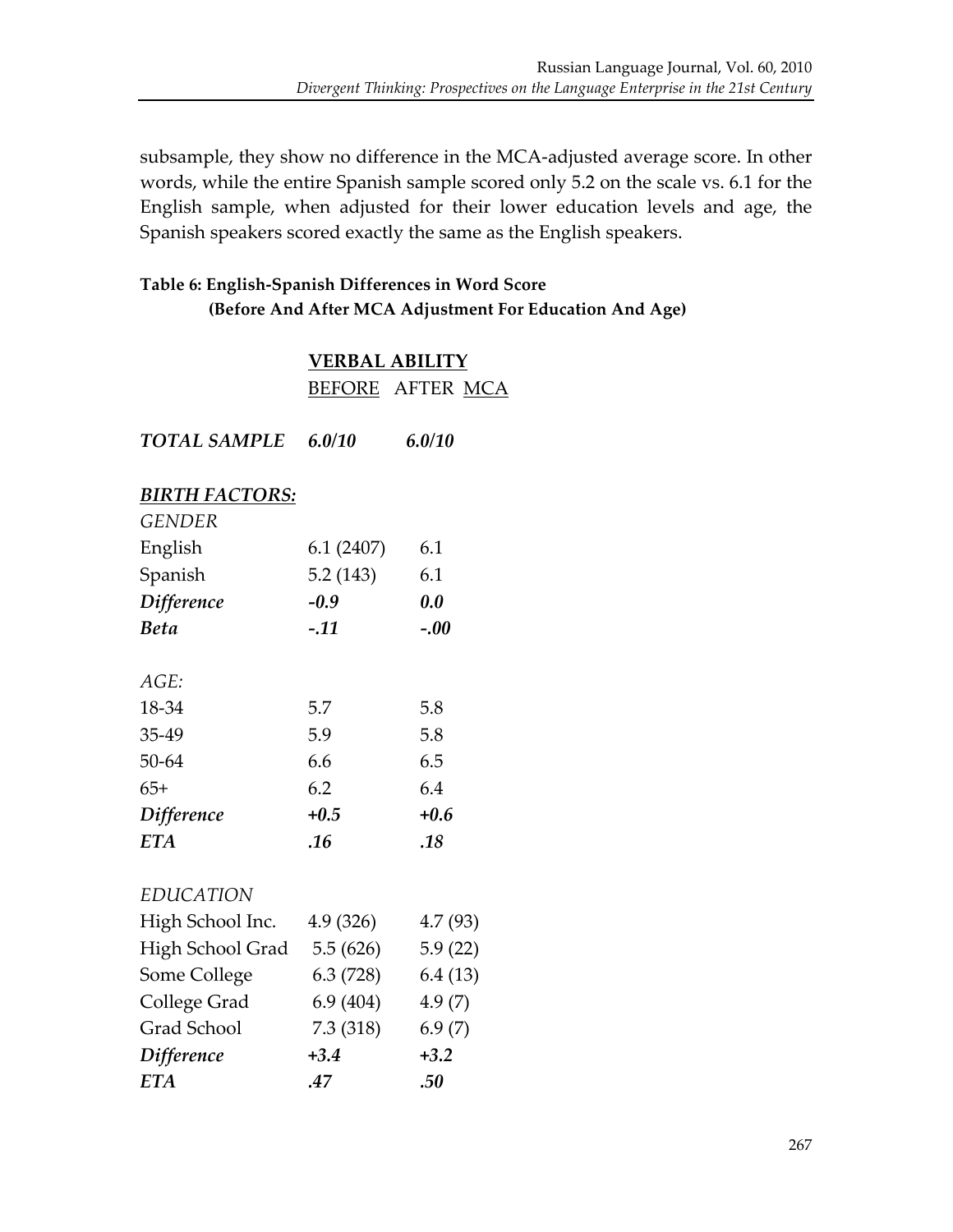Whether this reflects better linguistic instruction for those learning Spanish or poorer instruction in English cannot be determined from this small sample. However, it will be of interest to monitor this difference in 2010 and future GSS studies, as its sample size and diversity continues to expand.

### **Summary and Conclusions:**

In addition to providing important new glimpses into the US public's skills in and attitudes about foreign languages and related policy, the GSS contains important insights into changes in basic language ability, as reflected its brief vocabulary skill measure. Those more fluent by this measure report being more serious information consumers of news media content and more cosmopolitan and progressive in their social attitudes.

At the same time, despite the dramatic increase in college education in recent decades, this article shows little if any progress in scores of the public's verbal abilities, as reflected in this 10-item vocabulary measure regularly collected since 1974. This is consistent with evidence from several other surveys of cultural awareness, activity participation, public information and other "sophisticated" or cosmopolitan attitudes that would be expected to parallel these education gains.

While the overall public GSS scores on *verbal ability* in the GSS have stayed rather steady at about 6.0 since 1974, they have decreased after regression adjustment for their increased college education. Whether that reflects college education making less of a difference in the public's basic knowledge advantage today is a topic that deserves more research attention. The evidence for college education's positive influence across time, for now, continues to lie more in the increased political tolerance of the population (as in Table 2), as predicted by Stouffer's (1955) "generation replacement" hypothesis in relation to the side benefits of increased education outside of increased income.

Consistent with these trends, one finds expected gains in certain social attitude indicators, like increased political and racial tolerance. While still far short of ideal, direct discrimination against minorities has declined – as has expressed intolerance against political minorities, as Davis (1974) documented. Davis found increased public tolerance of homosexuals, communists, racists and other political minorities, as compared to levels of tolerance in the classic 1950 survey of Stouffer (1955). At that time, Stouffer predicted such increased tolerance at the time based on his "generation replacement" hypothesis, namely that as older and less educated generations died off, they would be replaced by younger generations with more education and hence greater tolerance.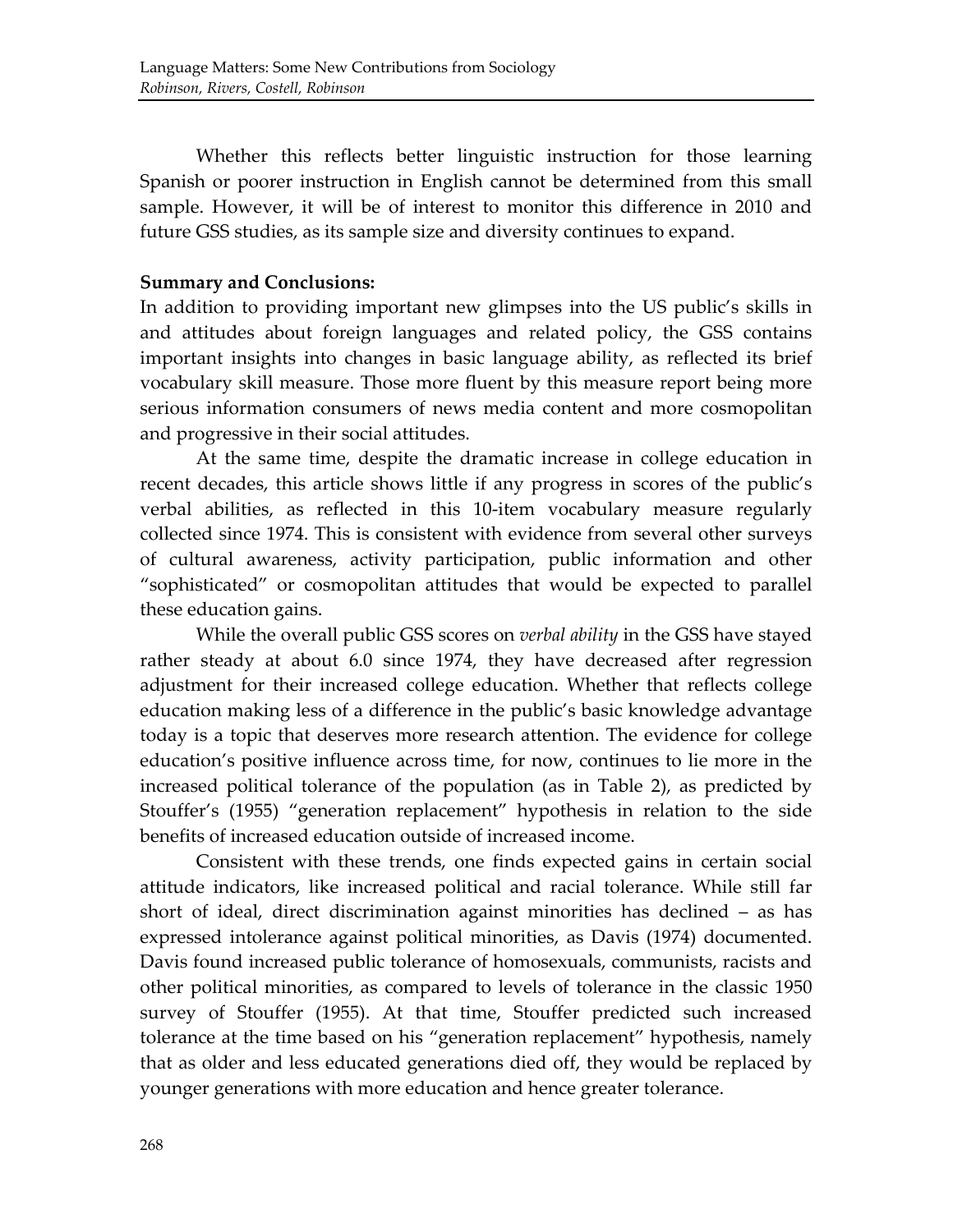Much the same trends, then, might be expected in other key aspects of life that have shown level of education to be a main predictor, like increasing civic engagement, arts participation, and increased reading (with reduced TV) viewing). However, gains in these measures of societal "progress" unfortunately have not been found for many of these educated-related indicators. Perhaps the most well-known and substantial catalog of societal decline was advanced in Putnam's (2000) "Bowling Alone", in which virtually all of his indicators of "social capital" in the US showed signs of lower engagement in socially productive encounters over the decades. Among the reasons behind this decline, Putnam argued, were the increased participation of women in the workforce, again a doubled-edged trend (but more generally seen as a sign of social progress) and increased reliance on television (here usually seen as an indicator of declining quality of life, as documented in the research in Kubey and Czikszentmihalyi (1992).

But Putnam is not alone is seeing the glass as becoming more than halfempty. Keeter and della Carpini (1997) noted how a more cognitive indicator --Americans' level of political knowledge about politics -- had not increased over the years. Other observers of survey evidence point out how levels of expressed happiness, another attitude predicted by education, have not increased since the 1960s.

The Spanish-English comparison, while tentative and in need of substantial replication, does advance our argument that the educational input to the attitudes and abilities measured in the surveys presented here has, in fact, been on decline for some time, even as educational levels have risen. One might well posit that the resources in the U.S. educational system directed to the assimilation of immigrants through the acquisition of English are not well suited to rapid shifts in the makeup of the immigrant cohort. Reacting to a sudden increase of poorly-educated immigrants, or to an increase in immigration from FLs more distant and harder to learn with respect to English, may have profound consequences on the immigrants themselves, society, and the educational system.

Considerable policy emphasis and resources have been focused on bilingual education, starting with the Bilingual Education act of 1967. The latter was first to provide Federal funds for the development and provision of bilingual education through the legal framework requiring bilingual education for those children of Low English Proficiency (LEP), as described in Lau  $v$ Nichols, (1973) through the burgeoning scholarly and pedagogical fields of English as a Second Language. It may be that these efforts have ameliorated a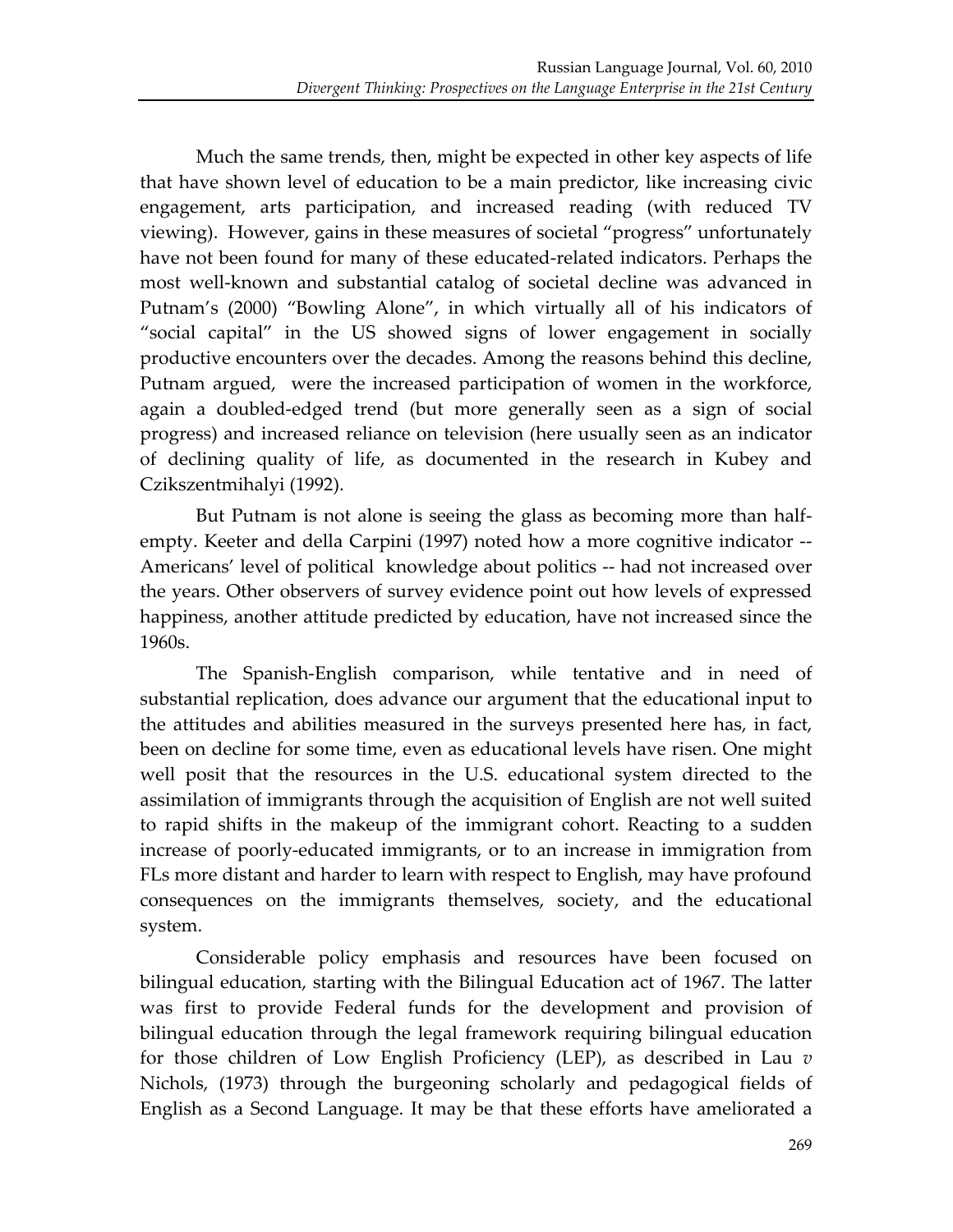situation already less than ideal for immigrant children, but nonetheless, it appears that more recent young immigrants are not as well served by the educational system as were their predecessors.

#### **References**

- Andrews, F., J. Morgan and J. Sonquist (1973) *Multiple Classification Analysis* Ann Arbor MI: Institute for Social Research.
- Chiswick, B., and P. Miller. (1995). "The Endogeneity Between Language and Earnings: International Analyses." *Journal of Labor Economics,* 13, 246-88.
- Davis, James (1974) "Communism, Conformity Cohorts and Categories: American Tolerance in 1954 and 1972-73" American Journal of Sociology 81:1 491-513.
- Keeter, Scott and Michael delli-Carpini (1997) *What Americans Know about Politics and Why It Matters New Haven: Yale University Press*
- Finkle, H. L. Sigelman and C. Humphres (1999) "Political Tolerance" in J. Robinson et al. *Measures of Political Attitudes* San Diego: Academic Press.
- Fishman, Joshua. (1966). *Language loyalty in the United States: the maintenance and* perpetuation of non-English mother tongues by American ethnic and religious *groups.* The Hague, Mouton.
- Hauser, Robert and Min-Hsuing Huang (1997) "Verbal Ability and Socioeconomic Success" Social Science Quarterly 26;331-376.
- Hout, M., & H.S.Rosen. 2000. "Self-employment, family background, and race." *Journal of Human Resources.* 35(4): 670-92."
- Kubey, Robert and Mihalyi Czikszentmihalyi (1990) *Television and the Quality of* Life Hillside, NJ: Earlbaum.
- Lau v. Nichols, 414 U.S. 563 (1974).
- Murray, Charles and Richard Herrnstein (1994) The Bell Curve New York: The Free Press.
- Putnam, Robert (2000) Bowling Alone New York: Simon and Schuster.
- Robinson, J. P., and Rivers, W. Forthcoming in 2011. "The Unchanging' American Capacity in LOEs: Speaking and Learning Languages other than English, 2000-2008," Forthcoming, *Modern Language Journal*.
- Robinson, J. P., Rivers, W., & Harwood, P. G. Forthcoming in 2011. "Stability and Change in Americans' Foreign Language Policy Attitudes: 2000-2008," Forthcoming in *Journal of the National Council of Less Commonly Taught Languages.*